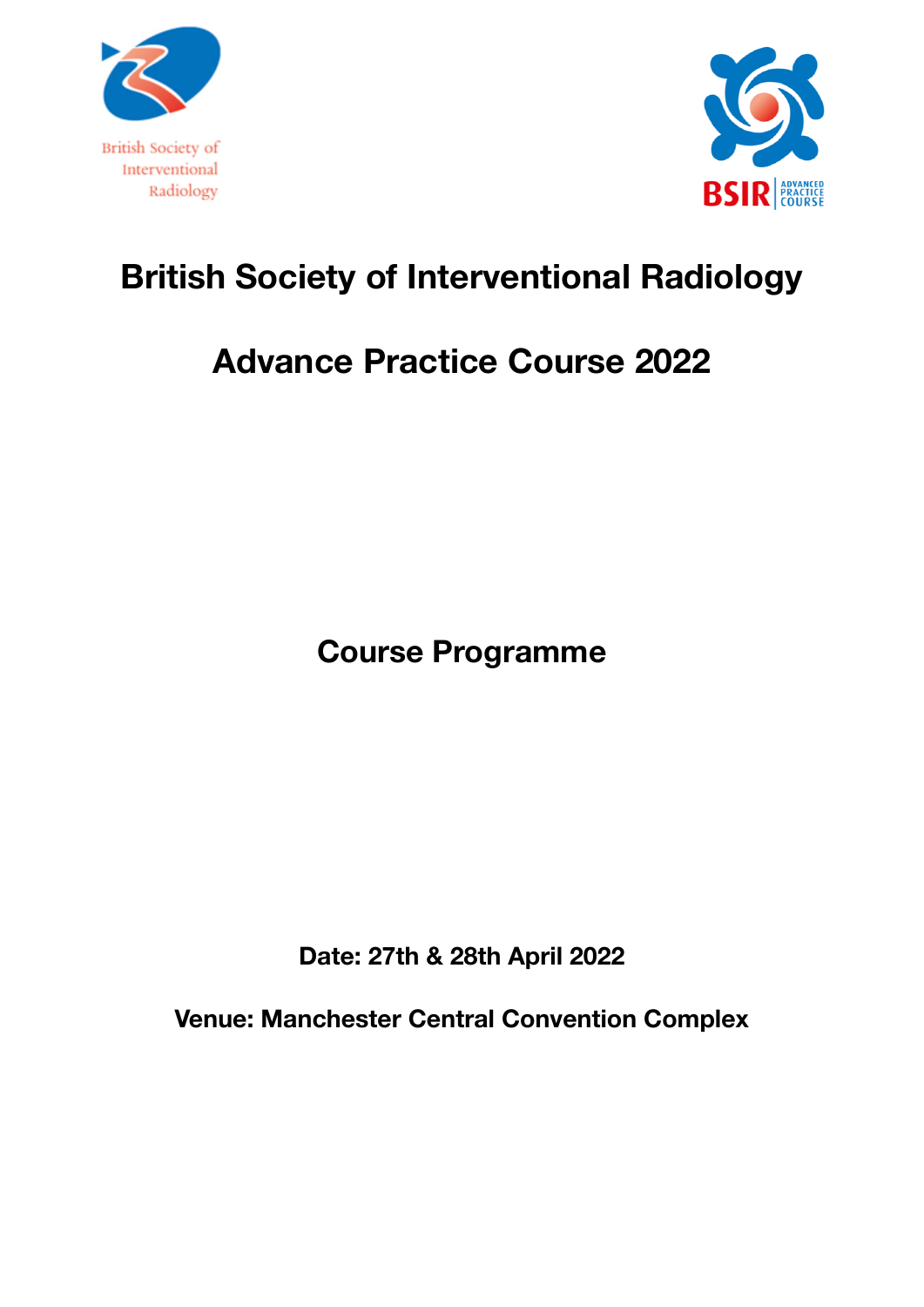### **BSIR APC 2022 Faculty List**

|                | <b>Name</b>                                       | <b>Hospital</b>                                              |
|----------------|---------------------------------------------------|--------------------------------------------------------------|
| 1              | Oluwasola Ajayi                                   | Russells Hall Hospital/ Sandwell & West Birmingham Hospitals |
| $\overline{2}$ | Stephen Butterfield                               | Manchester University NHS Foundation Trust                   |
| 3              | Jonathan Ghosh (Vascular<br>Surgery)              | Manchester University NHS Foundation Trust                   |
| 4              | Neil Gupta                                        | University Hospitals Coventry & Warwickshire NHS Trust       |
| 5              | James Harding                                     | University Hospitals Coventry & Warwickshire NHS Trust       |
| 6              | Martin Hennessy                                   | The Queen Elizabeth Hopsital Glasgow                         |
| 7              | Nirmal Kakani                                     | Manchester University NHS Foundation Trust                   |
| 8              | Narayan Karunanithy                               | Guy's and St Thomas' NHS Foundation Trust                    |
| 9              | Ram Kasthuri                                      | The Queen Elizabeth Hopsital Glasgow                         |
| 10             | Ananth Krishnan                                   | Manchester University NHS Foundation Trust                   |
| 11             | Raghuram Lakshminarayan                           | The Hull University Teaching Hospitals NHS Trust             |
| 12             | Wing Yan Liu                                      | University Hospitals Coventry & Warwickshire NHS Trust       |
| 13             | Chloe Mortensen                                   | Royal Sussex Country Hospital                                |
| 14             | Sapna Puppala                                     | Leeds Teaching Hospitals NHS Trust                           |
| 15             | Mark Regi                                         | Sheffield Teaching Hospital NHS Trust                        |
| 16             | Dare Seriki                                       | Manchester University NHS Foundation Trust                   |
| 17             | Ferdinand Serracino-Inglott<br>(Vascular Surgery) | Manchester University NHS Foundation Trust                   |
| 18             | Nadeem Shaida                                     | Cambridge University Hospitals NHS Foundation Trust          |
| 19             | Andrew Wigham                                     | Oxford University Hospitals NHS Foundation Trust             |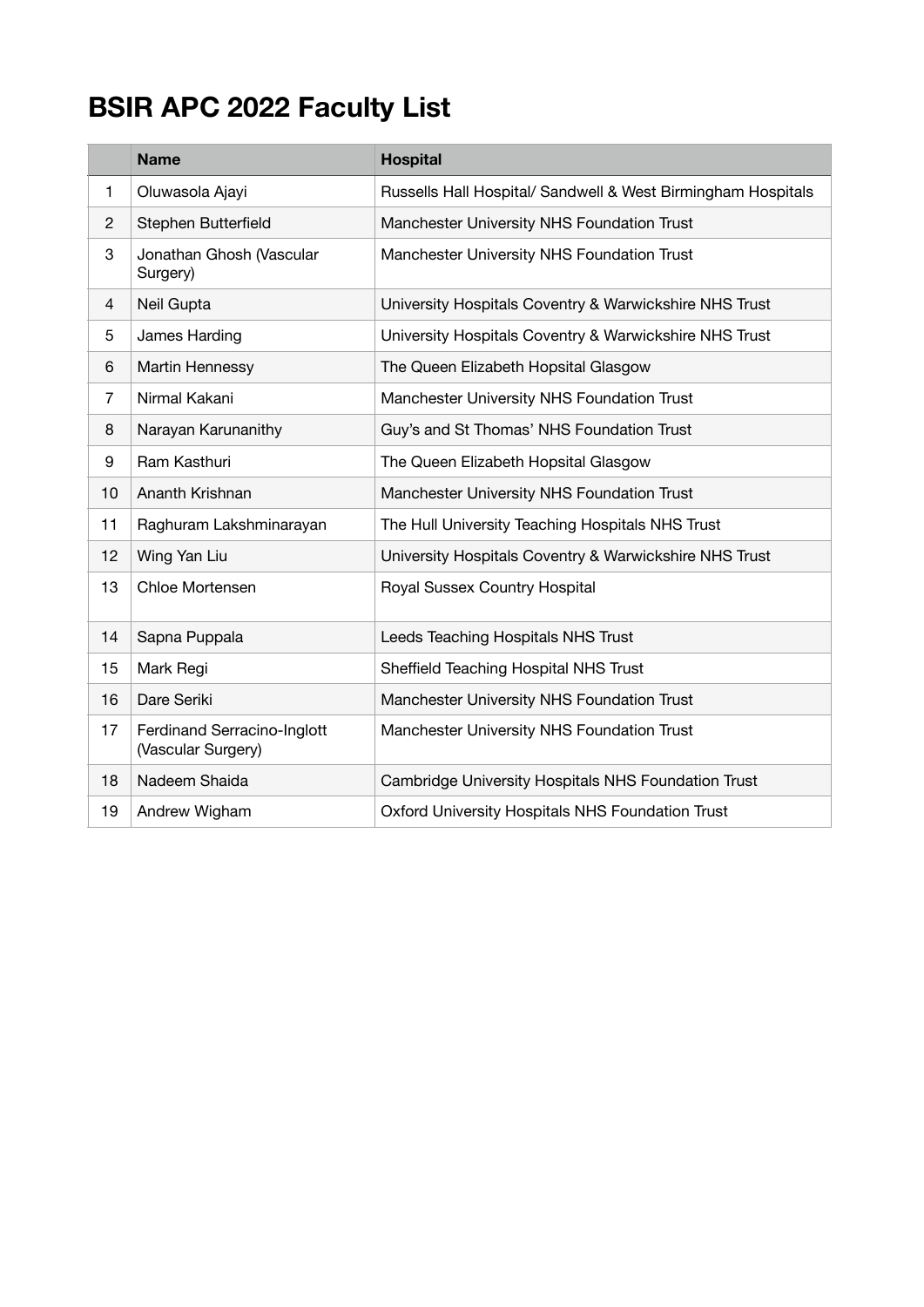### **Course Programme**

#### **Day 1 Programme (27th April 2022)**

| <b>Time</b>  | <b>DAY 1 Sessions</b>                                                                                               | <b>Learning objectives</b>                                                       | <b>Speaker</b>          |  |  |
|--------------|---------------------------------------------------------------------------------------------------------------------|----------------------------------------------------------------------------------|-------------------------|--|--|
| 08:30-08:50  | <b>Registration &amp; Coffee</b>                                                                                    |                                                                                  |                         |  |  |
| 08:50-09:10  | <b>Course introduction &amp;</b><br>housekeeping (20min)                                                            |                                                                                  | Nadeem/Winnie           |  |  |
| 09:10-09:30  | <b>EVAR - Elective (20min)</b>                                                                                      | Planning for difficult anatomy<br>Considerations for different devices           | Raghu<br>Lakshminarayan |  |  |
| 09:30-09:50  | <b>EVAR - Rupture (20min)</b>                                                                                       | Clinical assessement & patient<br>selection<br>Emergency team & theatre set up   | <b>Mark Regi</b>        |  |  |
| 09:50-10:10  | <b>EVAR - Endoleak (20min)</b>                                                                                      | Imaging and patient selection<br>Endovascular treatment options for<br>endoleak  | <b>Nadeem Shaida</b>    |  |  |
| 10:10-10:40  | <b>TEVAR - Acute &amp;</b><br>subacute (30min)                                                                      | Fundamental planning for TEVAR<br>Patient selection & technical<br>consideration | Sapna Puppala           |  |  |
| 10:40-11:00  | <b>FEVAR - Planning</b><br>(20min)                                                                                  | Fundamental planning for FEVAR<br>Tips and tricks for success                    | <b>Ananth Krishnan</b>  |  |  |
| 11:00-11:20  | Coffee Break (20min)                                                                                                |                                                                                  |                         |  |  |
|              | Rooms set up & Candidates divides into small groups (15min)<br>Group Red 1 Timetable as example                     |                                                                                  |                         |  |  |
| 11:20-11:50  | Closure Device Workshop (15min) / Patient consultation (15min)<br>[30min workshop + 5min transition]                |                                                                                  |                         |  |  |
| 11:55-12:25  | Aortic MDT (30min) [30min workshop + 5min transition]                                                               |                                                                                  |                         |  |  |
| 12:30:-13:30 | Lunch (60min)                                                                                                       |                                                                                  |                         |  |  |
| 13:30-14:30  | EVAR/TEVAR Planning Workshop (60min) [60min workshop + 10min transition]                                            |                                                                                  |                         |  |  |
| 14:40-15:00  | Coffee Break (20min)                                                                                                |                                                                                  |                         |  |  |
| 15:00-16:00  | Aortic Simulation Workshop (rotate through 4 stations - 15min each station) [60min]<br>workshop + 10min transition] |                                                                                  |                         |  |  |
| 16:10-16:30  | Closing of Day 1 & Feedback (20min)                                                                                 |                                                                                  |                         |  |  |